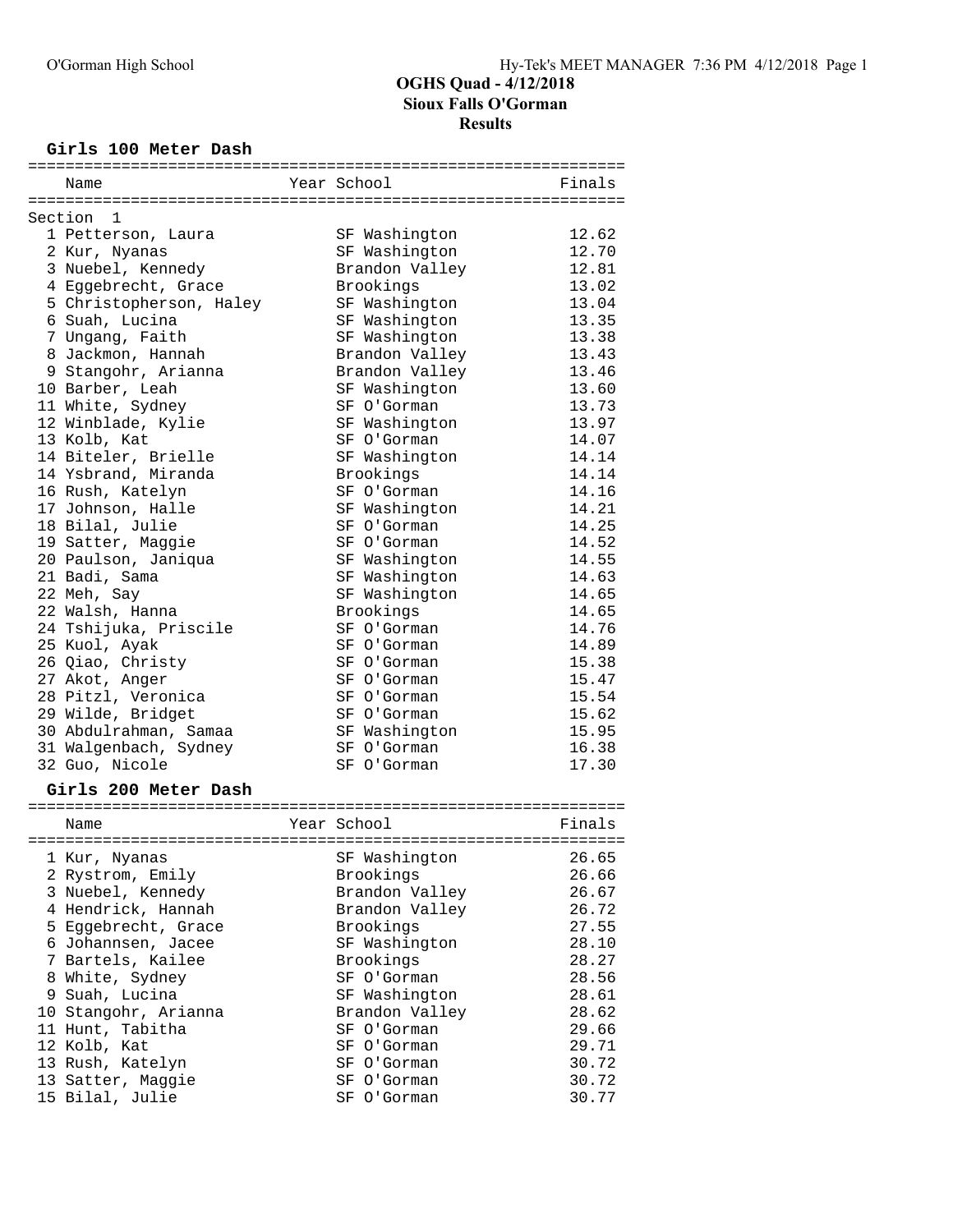#### **....Girls 200 Meter Dash**

| 16 Gajmer, Sanja      | SF Washington | 30.89 |
|-----------------------|---------------|-------|
| 17 Tshijuka, Priscile | SF O'Gorman   | 31.22 |
| 18 Hyz, Elise         | SF Washington | 31.24 |
| 19 Cochrun, Taysia    | SF Washington | 31.33 |
| 20 Manning, Ava       | SF O'Gorman   | 31.36 |
| 21 Madsen, Addyson    | SF Washington | 31.47 |
| 22 Badi, Sama         | SF Washington | 31.51 |
| 23 Kuol, Ayak         | SF O'Gorman   | 31.52 |
| 24 Keah, Nyagany      | SF Washington | 31.88 |
| 25 Auvenshine, Anne   | SF Washington | 32.60 |
| 26 McCallum, Eliza    | SF Washington | 33.08 |
| 27 Oiao, Christy      | SF O'Gorman   | 33.18 |
| 28 Larson, Gabriella  | SF Washington | 34.03 |
| 29 Wilde, Bridget     | SF O'Gorman   | 34.22 |
| 30 Abdulrahman, Samaa | SF Washington | 34.28 |
| 31 Walgenbach, Sydney | SF O'Gorman   | 34.50 |
| 32 Akot, Anger        | SF O'Gorman   | 35.58 |
| 33 Avila, Sussely     | SF Washington | 37.56 |

#### **Girls 400 Meter Dash**

| Name                                        | Year School |    |                              | Finals             |
|---------------------------------------------|-------------|----|------------------------------|--------------------|
| 1 Mwenentanda, Ndjakalenga                  |             |    | SF O'Gorman                  | 1:03.44            |
| 2 Lubeck, Elaina<br>3 Etrheim, Megan        |             |    | SF O'Gorman<br>SF Washington | 1:06.22<br>1:06.50 |
| 4 Waaqe, Grace                              |             |    | SF O'Gorman                  | 1:06.58            |
| 5 Stern, Cherish                            |             |    | Brookings                    | 1:07.93            |
| 6 Ardry, Jane                               |             |    | Brookings                    | 1:09.07            |
| 7 Bilal, Julie<br>8 Satter, Maggie          |             |    | SF O'Gorman<br>SF O'Gorman   | 1:09.28<br>1:10.56 |
| 9 Hunt, Tabitha                             |             | SF | O'Gorman                     | 1:10.57            |
| 10 Skiles, Macy                             |             |    | SF Washington                | 1:11.21            |
| 11 Gajmer, Sanja                            |             |    | SF Washington                | 1:12.23            |
| 12 Keah, Nyagany                            |             |    | SF Washington                | 1:12.86            |
| 13 Kuol, Ayak                               |             |    | SF O'Gorman                  | 1:14.21            |
| 14 Tshijuka, Priscile                       |             |    | SF O'Gorman                  | 1:15.41            |
| 15 Pitzl, Veronica<br>16 Bullington, Brooke |             |    | SF O'Gorman<br>Brookings     | 1:15.84<br>1:16.84 |
| 17 Rush, Katelyn                            |             |    | SF O'Gorman                  | 1:17.86            |
| 18 Walgenbach, Sydney                       |             | SF | O'Gorman                     | 1:19.77            |
| 19 Guo, Nicole                              |             | SF | O'Gorman                     | 1:31.50            |
|                                             |             |    |                              |                    |

#### **Girls 800 Meter Run**

================================================================ Name **The Year School** Pinals ================================================================ 1 Waterfall, Haylee Brandon Valley 2:22.27 2 Hardie, Alea SF O'Gorman 2:24.64 3 Kocer, Danica Brandon Valley 2:33.83 4 Foss, Kylie Brandon Valley 2:35.47 5 Wika, Brooke Brookings 2:37.96 6 DeBeer, Kayla SF Washington 2:38.21 7 Althoff, Olivia SF O'Gorman 2:38.88 8 Gilk, Megan Brookings 2:39.40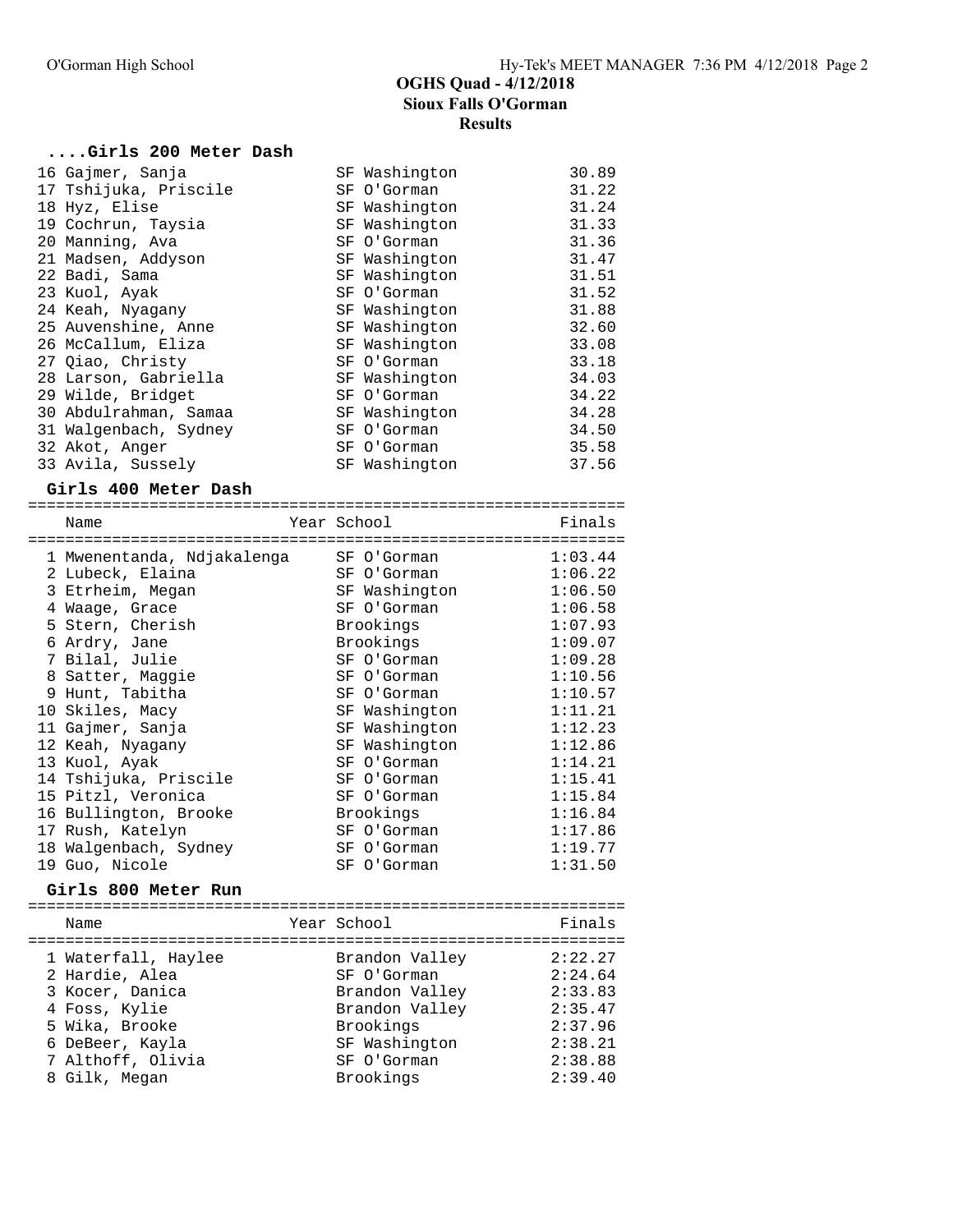### **....Girls 800 Meter Run**

| 9 Wells, Ashley     | Brandon Valley | 2:39.69 |
|---------------------|----------------|---------|
| 10 Theobald, Maggie | SF O'Gorman    | 2:42.01 |
| 11 Kashi, Adaga     | SF Washington  | 2:44.95 |
| 12 Vavra, Ashton    | SF O'Gorman    | 2:45.21 |
| 13 Dobrenski, Marah | Brookings      | 2:47.71 |
| 14 Juac, Khot       | SF Washington  | 2:49.65 |
| 15 White, Presli    | SF O'Gorman    | 2:50.34 |
| 16 Jensen, Sydney   | SF Washington  | 2:54.02 |
| 17 Moen, April      | SF Washington  | 2:56.53 |
| 18 Waltman, Madisyn | SF Washington  | 3:00.15 |
| 19 McGuire, Alexis  | Brookings      | 3:00.50 |
| 20 Goitom, Lidiya   | SF Washington  | 3:05.77 |
| 21 Gile, Jessica    | Brookings      | 3:06.03 |
| 22 Cruz, Kenia      | SF Washington  | 3:07.08 |
| 23 Ali, Aliza       | SF Washington  | 3:15.15 |
| 24 Zhou, Lindsay    | SF O'Gorman    | 3:17.09 |
|                     |                |         |

#### **Girls 1600 Meter Run**

================================================================ Name **The School School** Finals ================================================================ 1 Abraham, Ellie Brookings 5:17.40 2 Hardie, Alea SF O'Gorman 5:22.83 3 Wells, Lauren Brandon Valley 5:37.22 4 Kray, Carlie SF Washington 5:41.21 5 Pickering, Megan Brandon Valley 5:52.64 6 Shoup, Kayla Brookings 5:56.26 7 DeBeer, Kayla SF Washington 5:56.37 8 Bono, Josie Brookings 5:59.09 9 Althoff, Olivia SF O'Gorman 6:00.20 10 Kolb, Ella SF Washington 6:04.28 11 Lather, Sydney SF Washington 6:08.97 12 Waltman, Madisyn SF Washington 6:15.00 13 Juac, Khot SF Washington 6:16.40 14 Heldenbrand, Claire SF O'Gorman 6:34.40 15 Heldenbrand, Emma SF O'Gorman 6:49.70 16 Munsterman, Cassie Brookings 7:13.77 17 Hogan, Meredith Brookings 7:33.12

#### **Girls 3200 Meter Run**

|  | Name                                                                                                                                                       | Year School                                                                                                                     | Finals                                                                                       |
|--|------------------------------------------------------------------------------------------------------------------------------------------------------------|---------------------------------------------------------------------------------------------------------------------------------|----------------------------------------------------------------------------------------------|
|  | 1 Rief, Allison<br>2 Wentzy, Katie<br>3 Powers, Ainsley<br>4 Kray, Carlie<br>5 Sugrue, George<br>6 Moose, Natalie<br>7 Lather, Sydney<br>8 Thornton, Paige | Brandon Valley<br>Brandon Valley<br>Brookings<br>SF Washington<br>SF O'Gorman<br>Brandon Valley<br>SF Washington<br>SF O'Gorman | 12:02.67<br>12:12.22<br>12:14.20<br>12:25.28<br>12:40.00<br>12:55.51<br>12:58.02<br>12:58.52 |
|  | 9 Kolb, Ella<br>10 Severson, Katelyn                                                                                                                       | SF Washington<br>SF Washington                                                                                                  | 13:00.71<br>13:15.31                                                                         |
|  | 11 Johnson, Emma<br>12 Thompson, Libby                                                                                                                     | SF Washington<br>Brookings                                                                                                      | 13:58.21<br>15:35.45                                                                         |
|  |                                                                                                                                                            |                                                                                                                                 |                                                                                              |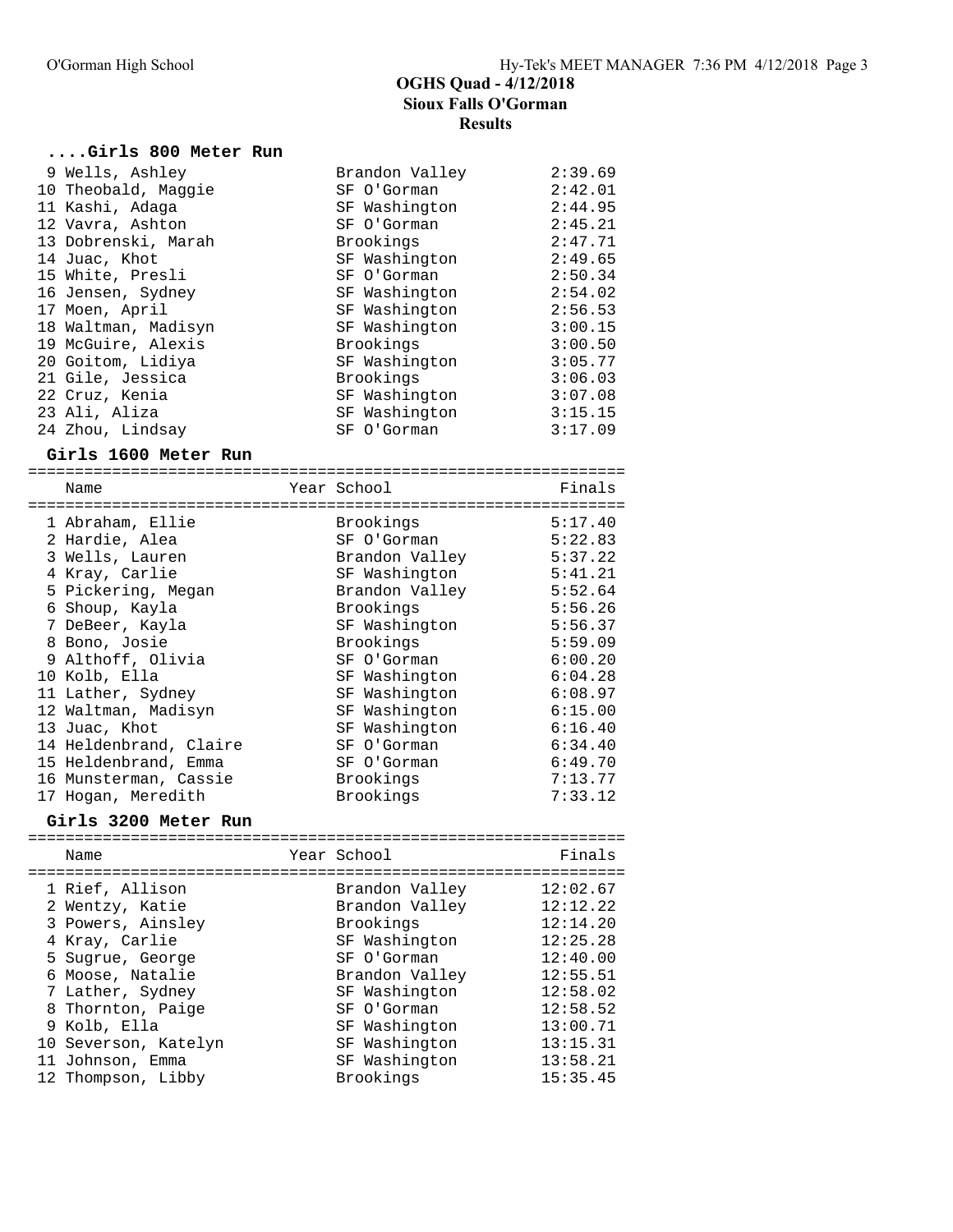### **Girls 100 Meter Hurdles**

| Name                              | Year School                  | Finals             |
|-----------------------------------|------------------------------|--------------------|
|                                   |                              |                    |
| 1 Dixon, Brielle                  | Brandon Valley               | 15.88              |
| 2 Bartels, Kailee                 | Brookings                    | 15.91              |
| 3 Eggebrecht, Grace               | Brookings                    | 16.28              |
| 4 Hegdahl, Ellie                  | Brookings                    | 16.40              |
| 5 Rude, Taia                      | Brandon Valley               | 16.70              |
| 6 Bennett, Taryn                  | SF O'Gorman                  | 16.84              |
| 6 Ratzloff, Elizabeth             | SF O'Gorman                  | 16.84              |
| 8 Birath, Mikaela                 | Brandon Valley               | 16.93              |
| 9 Vockler, Kaite                  | SF O'Gorman                  | 17.22              |
| 10 Henderson, Reagan              | SF Washington                | 18.84              |
| 11 Augustus, Iyana                | SF Washington                | 20.75              |
| 12 Cihak, Jacey                   | SF O'Gorman                  | 21.30              |
| 13 Flynn, Mariah                  | SF O'Gorman                  | 21.36              |
| 14 Majok, Auot                    | SF O'Gorman                  | 22.03              |
| 15 Sengchanh, Manivone            | SF Washington                | 23.31              |
|                                   |                              |                    |
| Girls 300 Meter Hurdles           |                              |                    |
| Name                              | Year School                  | Finals             |
|                                   |                              |                    |
| 1 Rude, Taia                      | Brandon Valley               | 49.19              |
| 2 Vockler, Kaite                  | SF O'Gorman                  | 50.40              |
| 3 Dixon, Brielle                  | Brandon Valley               | 51.75              |
| 4 Hegdahl, Ellie                  | Brookings                    | 52.18              |
| 5 Birath, Mikaela                 | Brandon Valley               | 52.19              |
| 6 Gannon, Rachel                  | Brookings                    | 52.88              |
| 7 Reck, Emma                      | SF Washington                | 53.17              |
| 8 Weisbeck, Riley                 | Brookings                    | 53.23              |
| 9 Bennett, Taryn                  | SF O'Gorman                  | 56.64              |
| 10 Cihak, Jacey                   | SF O'Gorman                  | 58.33              |
| 11 Flynn, Mariah                  | SF O'Gorman                  | 58.75              |
| 12 Henderson, Reagan              | SF Washington                | 1:00.23            |
| 13 Augustus, Iyana                | SF Washington                | 1:00.59            |
| 14 Theobald, Elizabeth            | SF O'Gorman                  | 1:01.46            |
| 15 Etrheim, Megan                 | SF Washington                | 1:02.44            |
| 16 Sengchanh, Manivone            | SF Washington                | 1:04.96            |
|                                   |                              |                    |
| 17 Flock, Reyanne                 | SF Washington<br>SF O'Gorman | 1:06.06<br>1:06.07 |
| 18 Majok, Auot                    |                              |                    |
| Girls 4x100 Meter Relay           |                              |                    |
| School                            |                              | Finals             |
| ===================               | ===============              |                    |
| 1 SF Washington<br>' A '          |                              | 51.28              |
| 2 Brandon Valley<br>'A'           |                              | 53.33              |
| 3 SF O'Gorman<br>' A'             |                              | 53.97              |
| 4 SF Washington<br>'B'            |                              | 55.24              |
| 5 Brookings<br>' A '              |                              | 55.52              |
| 6 SF Washington<br>C <sub>1</sub> |                              | 58.69              |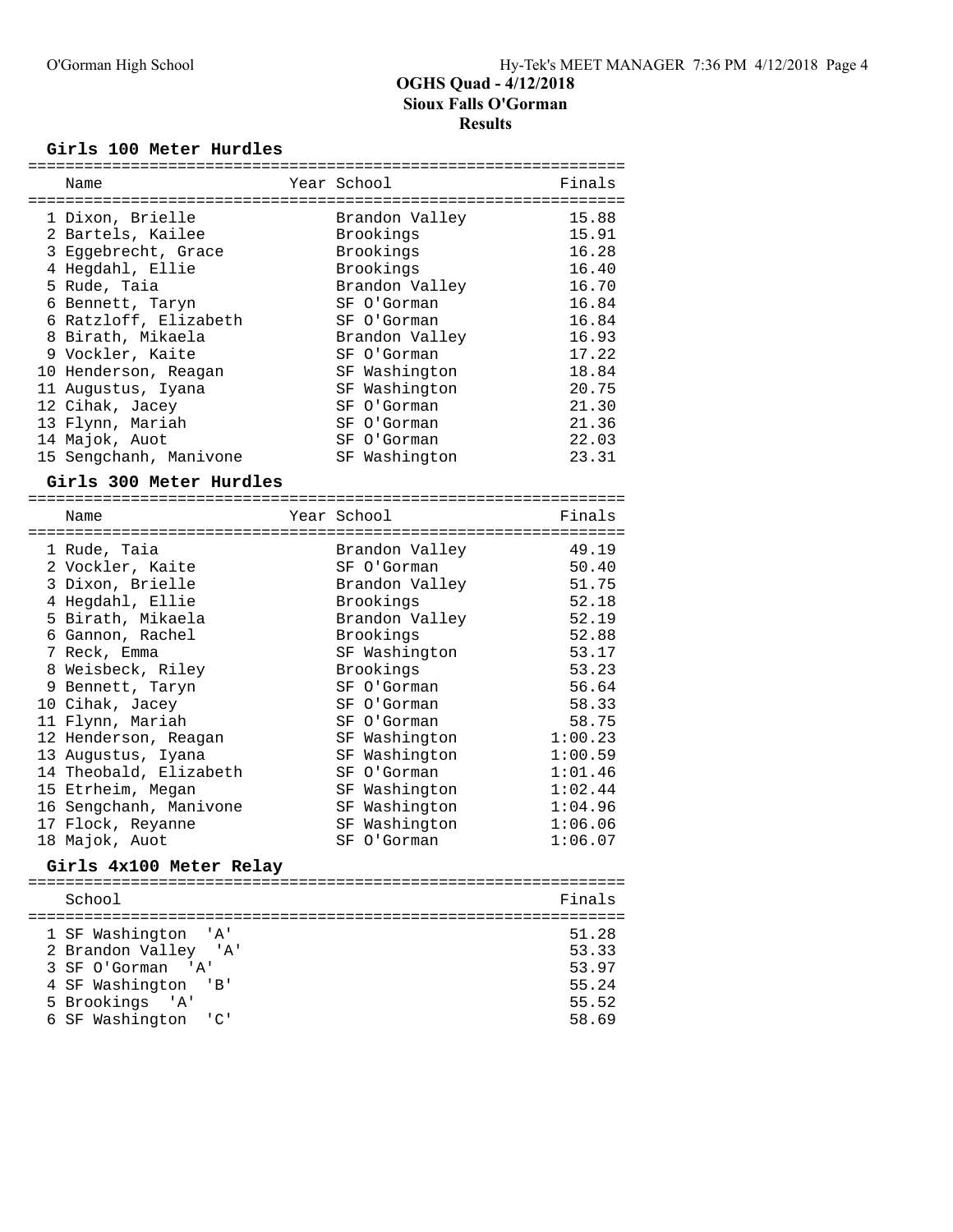### **Girls 4x200 Meter Relay**

| School                                                                                                                                                                                                                             |                                                                               | Finals                                                                               |
|------------------------------------------------------------------------------------------------------------------------------------------------------------------------------------------------------------------------------------|-------------------------------------------------------------------------------|--------------------------------------------------------------------------------------|
| 1 SF O'Gorman<br>'A'<br>2 Brookings<br>'' A '<br>3 SF Washington<br>'A'<br>4 Brandon Valley 'A'<br>5 SF Washington 'B'<br>Girls 4x400 Meter Relay                                                                                  |                                                                               | 1:53.77<br>1:58.01<br>2:06.22<br>2:13.69<br>2:15.84                                  |
| School                                                                                                                                                                                                                             |                                                                               | Finals                                                                               |
| 1 Brandon Valley 'A'<br>2 SF O'Gorman 'A'<br>3 Brookings<br>'A'<br>4 SF Washington<br>' A '<br>5 SF O'Gorman<br>'B'<br>6 SF O'Gorman<br>$\overline{C}$<br>7 SF Washington<br>'B'<br>8 SF Washington 'C'<br>Girls 4x800 Meter Relay |                                                                               | 4:15.01<br>4:19.28<br>4:22.78<br>4:33.32<br>4:34.71<br>4:44.57<br>4:45.89<br>5:03.40 |
| School                                                                                                                                                                                                                             |                                                                               | Finals                                                                               |
| 1 SF O'Gorman<br>' A '<br>2 SF O'Gorman<br>'' B<br>3 SF Washington 'A'<br>4 Brookings 'A'<br>Girls High Jump                                                                                                                       |                                                                               | 10:51.60<br>10:53.31<br>11:11.45<br>12:01.00                                         |
| Name                                                                                                                                                                                                                               | Year School                                                                   | Finals                                                                               |
| ==========<br>Flight<br>$\mathbf{1}$<br>1 Rude, Taia<br>2 Kong, Phekran                                                                                                                                                            | ==========<br>Brandon Valley<br>SF Washington                                 | $5 - 01.00$<br>$J5 - 00.00$                                                          |
| 2 Thompson, Morgan<br>4 Tucker, Kylie<br>5 Reck, Gabrielle<br>5 Bengford, Grace<br>5 Beltman, Teya                                                                                                                                 | Brandon Valley<br>Brookings<br>SF Washington<br>SF O'Gorman<br>Brandon Valley | $5 - 00.00$<br>$4 - 10.00$<br>$4 - 06.00$<br>$4 - 06.00$<br>$4 - 06.00$              |
| 5 Miedema, Aubrey<br>5 Augustus, Iyana<br>5 Schneider, Sydney<br>5 Moore, Isabelle<br>12 Flynn, Mariah                                                                                                                             | SF Washington<br>SF Washington<br>Brookings<br>SF O'Gorman<br>SF O'Gorman     | $4 - 06.00$<br>$4 - 06.00$<br>$4 - 06.00$<br>$4 - 06.00$<br>$4 - 04.00$              |
| 13 Kolb, Kat<br>13 Manning, Ava<br>-- Biteler, Brielle                                                                                                                                                                             | SF O'Gorman<br>SF O'Gorman<br>SF Washington                                   | $4 - 02.00$<br>$4 - 02.00$<br>ΝH                                                     |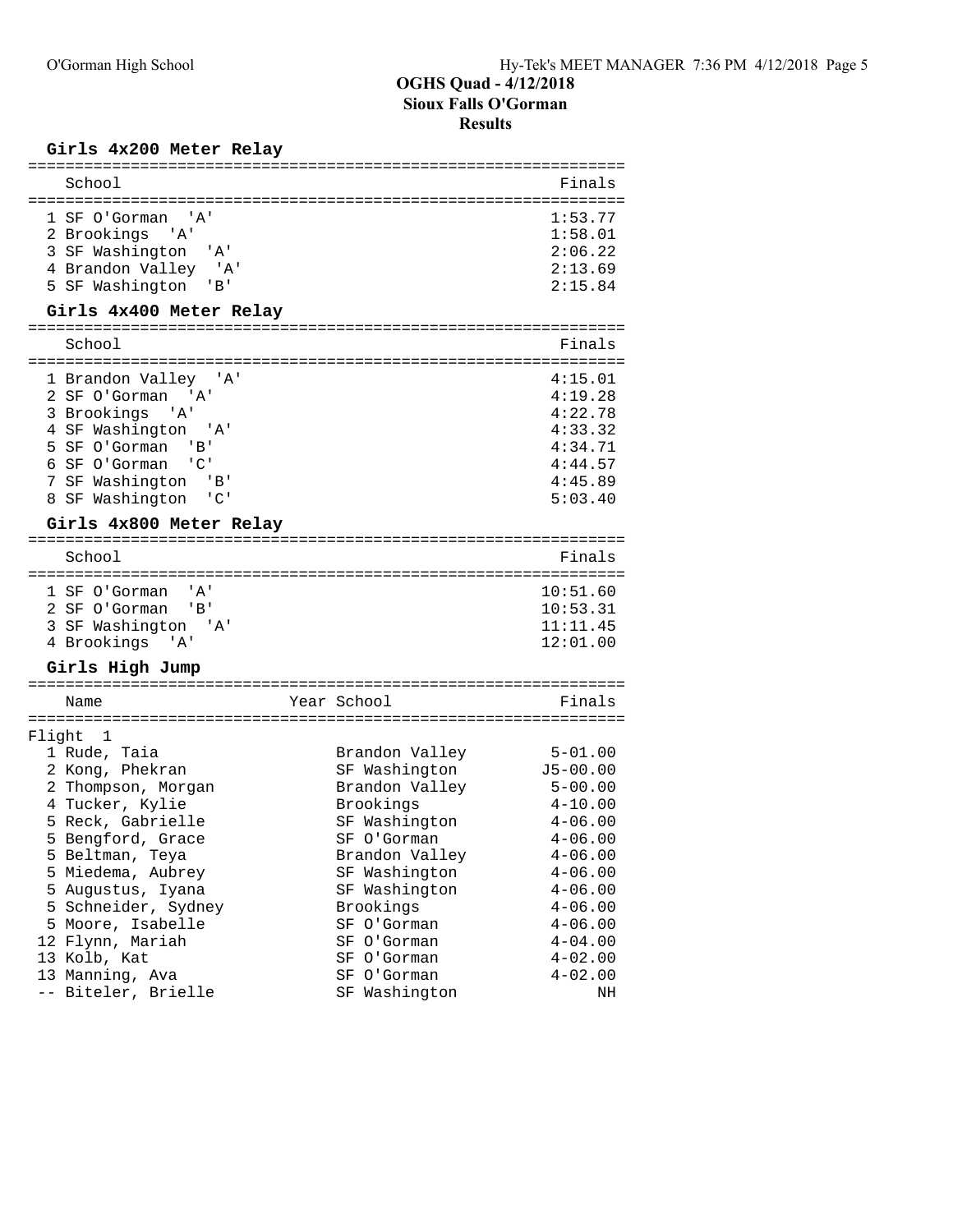### **Girls Pole Vault**

| ===========                                                                                                                                                                                                                                                                                                                  |                                                                                                                                                                                                                                          |                                                                                                                                                                                                                                              |
|------------------------------------------------------------------------------------------------------------------------------------------------------------------------------------------------------------------------------------------------------------------------------------------------------------------------------|------------------------------------------------------------------------------------------------------------------------------------------------------------------------------------------------------------------------------------------|----------------------------------------------------------------------------------------------------------------------------------------------------------------------------------------------------------------------------------------------|
| Name                                                                                                                                                                                                                                                                                                                         | Year School                                                                                                                                                                                                                              | Finals                                                                                                                                                                                                                                       |
| 1 Hendrick, Hannah<br>2 Schiltz, Marya<br>3 Johannsen, Jacee<br>4 Weisbeck, Regan<br>4 Clausen, Daphne<br>4 Hulberg, Erin<br>7 Nielsen, Grace<br>-- Palmquist, Paige<br>-- Crouch, Lauren                                                                                                                                    | Brandon Valley<br>Brandon Valley<br>SF Washington<br>Brookings<br>SF O'Gorman<br>Brookings<br>SF O'Gorman<br>SF O'Gorman<br>SF O'Gorman                                                                                                  | $10 - 06.00$<br>$10 - 00.00$<br>$9 - 00.00$<br>$8 - 06.00$<br>$8 - 06.00$<br>$8 - 06.00$<br>$7 - 06.00$<br>NH<br>NH                                                                                                                          |
| Girls Long Jump                                                                                                                                                                                                                                                                                                              |                                                                                                                                                                                                                                          |                                                                                                                                                                                                                                              |
| Name                                                                                                                                                                                                                                                                                                                         | Year School                                                                                                                                                                                                                              | Finals                                                                                                                                                                                                                                       |
|                                                                                                                                                                                                                                                                                                                              |                                                                                                                                                                                                                                          |                                                                                                                                                                                                                                              |
| 1 Kur, Nyanas<br>2 Law, Trinity<br>3 Wambach, Sydney<br>4 Bunker, Mya<br>5 Weisbeck, Riley<br>5 Siemonsma, Hannah<br>7 Bennett, Taryn<br>8 Hardin, Emma<br>9 Bengford, Grace<br>10 Snelling, Sarah<br>11 Moore, Isabelle<br>12 Manning, Ava<br>13 Wells, Ashley<br>13 Rymerson, Peyton<br>15 Hyz, Elise<br>Girls Triple Jump | SF Washington<br>Brandon Valley<br>SF O'Gorman<br>Brandon Valley<br>Brookings<br>Brookings<br>SF O'Gorman<br>Brookings<br>SF O'Gorman<br>SF Washington<br>SF O'Gorman<br>SF O'Gorman<br>Brandon Valley<br>SF Washington<br>SF Washington | $16 - 09.00$<br>$16 - 03.75$<br>$16 - 01.00$<br>$15 - 10.75$<br>$15 - 05.50$<br>$15 - 05.50$<br>$15 - 02.25$<br>$15 - 01.00$<br>$14 - 10.00$<br>$14 - 05.25$<br>$14 - 02.75$<br>$13 - 01.00$<br>$12 - 11.50$<br>$12 - 11.50$<br>$12 - 07.75$ |
| Name                                                                                                                                                                                                                                                                                                                         | Year School                                                                                                                                                                                                                              | Finals                                                                                                                                                                                                                                       |
| 1 Miller, Clarissa<br>2 Bunker, Mya<br>3 Law, Trinity<br>4 Thompson, Morgan<br>5 Gannon, Rachel<br>6 Bartels, Kailee<br>7 Wambach, Sydney<br>8 Abraham, Ellie<br>9 Hunt, Tabitha<br>10 Manning, Ava<br>11 Bengford, Grace<br>12 Bennett, Taryn<br>13 Hyz, Elise<br>Girls Shot Put                                            | Brookings<br>Brandon Valley<br>Brandon Valley<br>Brandon Valley<br>Brookings<br>Brookings<br>SF O'Gorman<br>Brookings<br>SF O'Gorman<br>SF O'Gorman<br>SF O'Gorman<br>SF O'Gorman<br>SF Washington                                       | $32 - 06.75$<br>$32 - 05.75$<br>$32 - 05.25$<br>$31 - 09.25$<br>$31 - 07.25$<br>$31 - 06.75$<br>$31 - 02.00$<br>$30 - 10.00$<br>$30 - 05.00$<br>$30 - 02.25$<br>$29 - 05.25$<br>$29 - 00.50$<br>$28 - 04.25$                                 |
| Name                                                                                                                                                                                                                                                                                                                         | Year School                                                                                                                                                                                                                              | Finals                                                                                                                                                                                                                                       |
|                                                                                                                                                                                                                                                                                                                              |                                                                                                                                                                                                                                          |                                                                                                                                                                                                                                              |
| 1 Brady, Lexie                                                                                                                                                                                                                                                                                                               | SF O'Gorman                                                                                                                                                                                                                              | $39 - 11.25$                                                                                                                                                                                                                                 |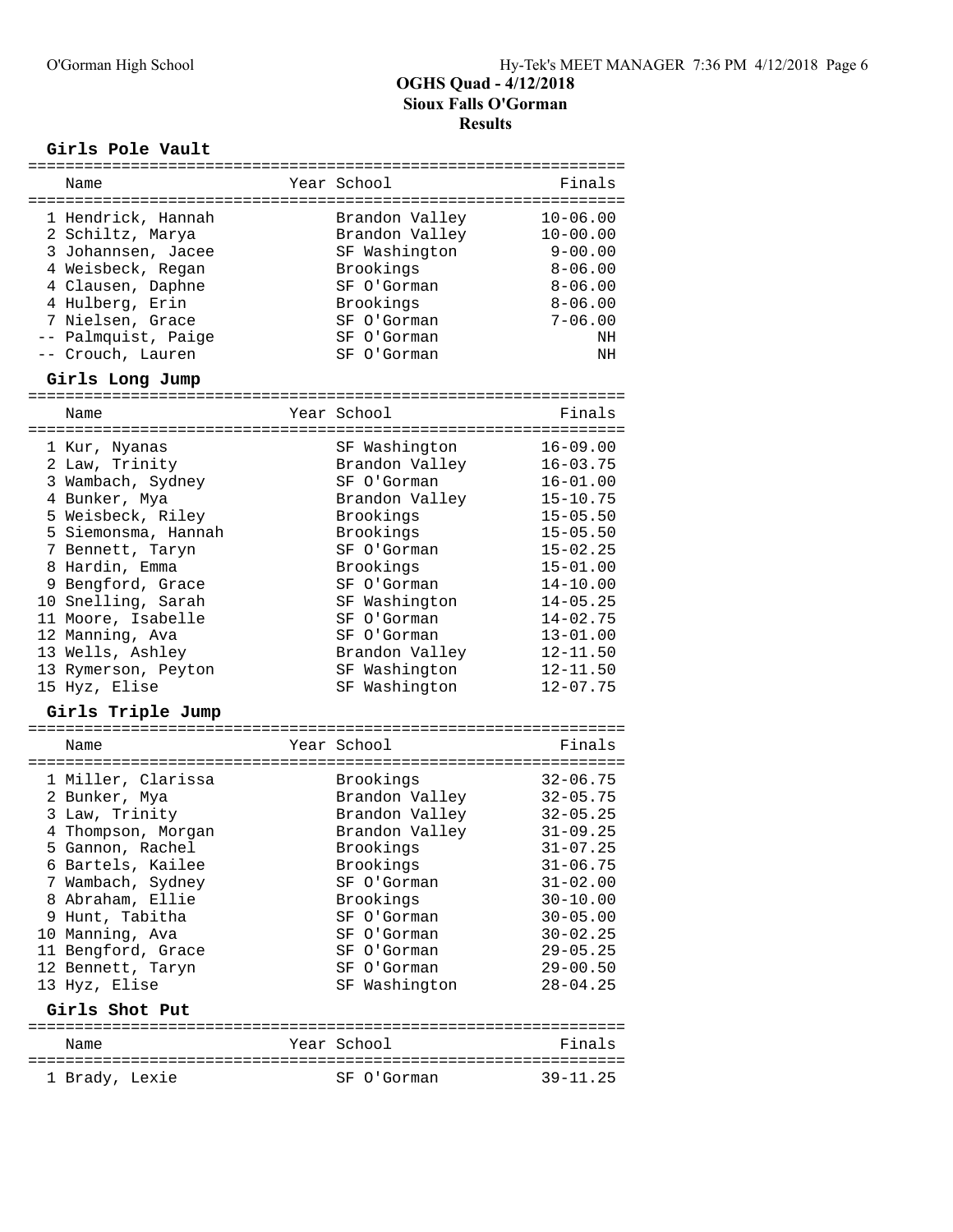### **....Girls Shot Put**

| 2 Flores Schulte, Amanda | Brookings      | $37 - 02.00$ |
|--------------------------|----------------|--------------|
| 3 Sayler, Jenna          | SF Washington  | $36 - 01.50$ |
| 4 Rohrer, Raylynn        | SF Washington  | $33 - 10.50$ |
| 5 Allen, Amari           | Brandon Valley | $33 - 00.50$ |
| 6 Hollingshead, Madison  | SF Washington  | $32 - 07.00$ |
| 7 Behrens, Hannah        | Brandon Valley | $32 - 05.50$ |
| 8 Freeman, Chaya         | SF Washington  | $31 - 06.00$ |
| 9 Dobrenski, Celia       | Brookings      | $31 - 04.50$ |
| 10 Miller, Johanna       | Brookings      | $29 - 07.00$ |
| 11 Rysdon, Olivia        | SF Washington  | $28 - 09.00$ |
| 12 Paluch, Makilie       | SF O'Gorman    | $27 - 01.50$ |
| 13 Nieuwsma, Addison     | SF Washington  | $25 - 11.50$ |
| 14 Doll, Rachel          | SF Washington  | 25-04.50     |
| 15 Wilson, Tyanna        | Brandon Valley | $25 - 01.50$ |
| 16 Wilson, Tori          | SF O'Gorman    | $24 - 11.00$ |
| 17 Heintz, Cassie        | SF Washington  | $23 - 10.00$ |
| 18 Reck, Emma            | SF Washington  | $23 - 05.25$ |
| 19 Iversen, Abigail      | SF Washington  | $23 - 02.50$ |
| 20 McDonald, Ally        | SF O'Gorman    | $21 - 08.50$ |
| 21 Boyum, Eva            | SF O'Gorman    | $20 - 08.50$ |
| 22 Wilde, Emily          | SF O'Gorman    | $19 - 02.00$ |

### **Girls Discus Throw**

| Name                     | Year School    | Finals     |
|--------------------------|----------------|------------|
| 1 Flores Schulte, Amanda | Brookings      | $112 - 10$ |
| 2 Brady, Lexie           | SF O'Gorman    | $110 - 08$ |
| 3 Anderson, Ashley       | Brookings      | $104 - 05$ |
| 4 Heintz, Cassie         | SF Washington  | $100 - 09$ |
| 5 Rohrer, Raylynn        | SF Washington  | $99 - 07$  |
| 6 Jami, Samiya           | SF Washington  | $98 - 04$  |
| 7 Holmes, Ellie          | Brandon Valley | $95 - 07$  |
| 8 Campbell, Cynthia      | Brookings      | $91 - 11$  |
| 9 Miller, Johanna        | Brookings      | $88 - 05$  |
| 10 Paluch, Makilie       | SF O'Gorman    | $87 - 04$  |
| 11 Allen, Amari          | Brandon Valley | $81 - 03$  |
| 12 Wilson, Tori          | SF O'Gorman    | $78 - 09$  |
| 13 Behrens, Hannah       | Brandon Valley | $77 - 05$  |
| 14 Doll, Rachel          | SF Washington  | $75 - 00$  |
| 15 Spier, Rachel         | SF Washington  | $73 - 11$  |
| 16 Iversen, Abigail      | SF Washington  | $68 - 07$  |
| 17 Sayler, Jenna         | SF Washington  | $67 - 09$  |
| 18 McDonald, Ally        | SF O'Gorman    | $63 - 01$  |
| 19 Rysdon, Olivia        | SF Washington  | $62 - 05$  |
| 20 Boyum, Eva            | SF O'Gorman    | $51 - 06$  |
| 21 Reck, Emma            | SF Washington  | $51 - 01$  |
| 22 Bartling, Lily        | SF Washington  | $49 - 08$  |
| 23 Wilde, Emily          | SF O'Gorman    | $38 - 00$  |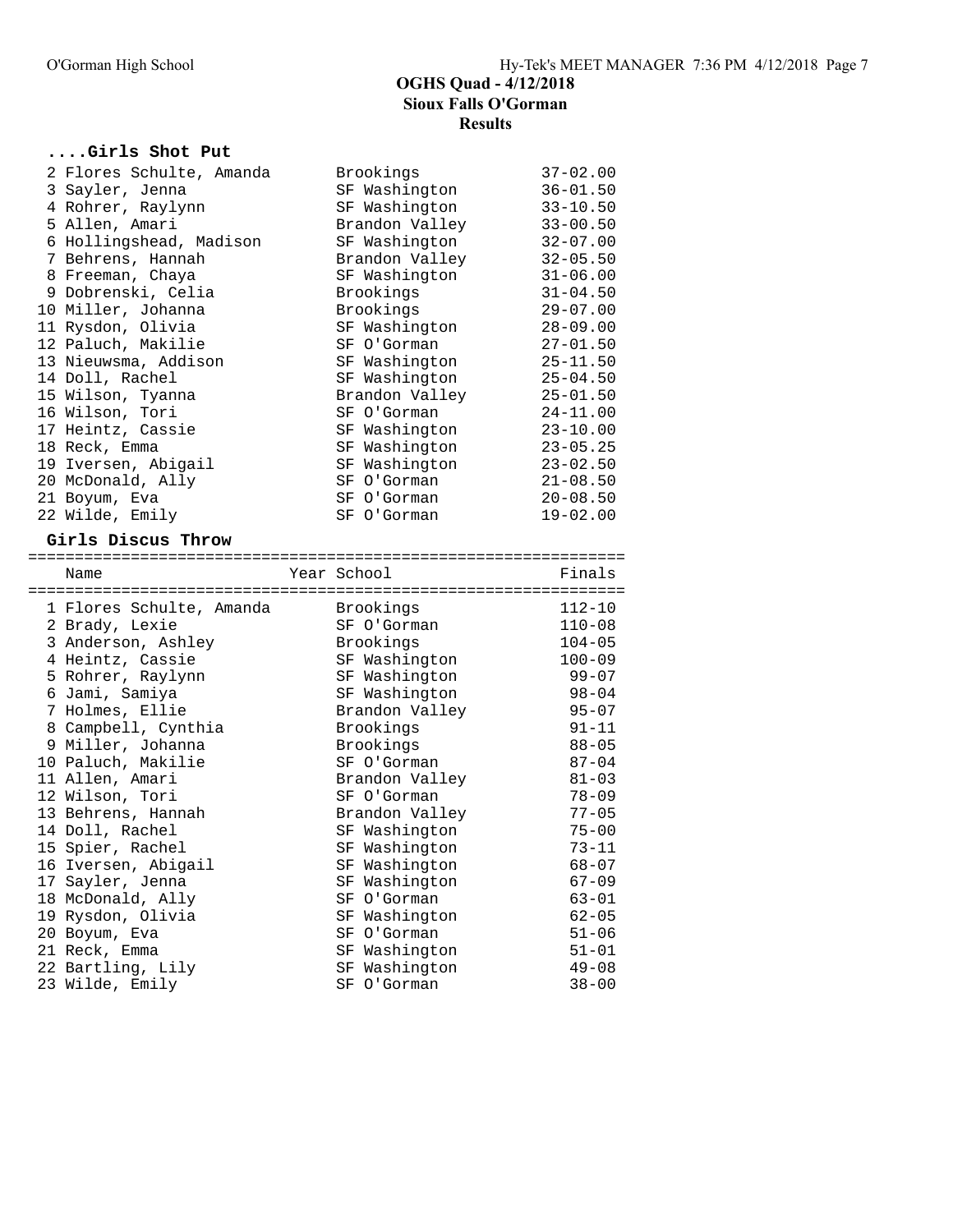### **Boys 100 Meter Dash**

| Name                     | Year School    | Finals |
|--------------------------|----------------|--------|
| Section 1                |                |        |
| 1 Petersen, Braiden      | Brandon Valley | 10.58  |
| 2 Bauer, Canyon          | SF O'Gorman    | 10.65  |
| 3 Ladu, Zaki             | SF Washington  | 10.90  |
| 4 Thomas, Jamie          | SF Washington  | 11.29  |
| 5 Reindl, Trey           | Brandon Valley | 11.40  |
| 6 Nemec, Joey            | Brandon Valley | 11.47  |
| 7 FrancoMarroquin, Keven | SF Washington  | 11.50  |
| 8 Milliron, Tyler        | SF Washington  | 11.52  |
| 9 Megosha, Menase        | SF Washington  | 11.59  |
| 10 Behrens, Luke         | SF Washington  | 11.66  |
| 11 Sanders, Graham       | SF O'Gorman    | 11.72  |
| 12 Pujado, Andrew        | SF O'Gorman    | 11.75  |
| 13 Demunga, Yanike       | SF Washington  | 11.78  |
| 14 Stahl, Matthew        | SF Washington  | 11.79  |
| 15 Lam, Eric             | Brookings      | 11.88  |
| 16 Tran, Anthony         | SF Washington  | 11.89  |
| 17 Tunge, Luke           | SF O'Gorman    | 12.07  |
| 18 Langston, Carson      | SF O'Gorman    | 12.13  |
| 19 Oetken, Isaac         | Brookings      | 12.21  |
| 20 Wang, Ziming          | Brookings      | 12.22  |
| 21 Shea, Michael         | SF O'Gorman    | 12.28  |
| 22 Dougherty, Robert     | SF Washington  | 12.34  |
| 23 Lopez-Reyes, Juan     | SF Washington  | 12.38  |
| 24 Crownover, Brayden    | SF Washington  | 12.43  |
| 25 Moon, Noah            | SF O'Gorman    | 12.45  |
| 26 Burgers, Zachary      | SF Washington  | 12.65  |
| 27 Lien, Devyn           | SF Washington  | 13.00  |
| 28 Redda, Na-ol          | SF Washington  | 13.03  |
| 29 Nemu, Habib           | SF Washington  | 13.21  |
| 30 Spoonmore, Hudson     | SF Washington  | 13.72  |
| 31 Galvez, Angel         | SF Washington  | 13.75  |

### **Boys 200 Meter Dash**

|   | boys zoo mecel basii   |                |        |
|---|------------------------|----------------|--------|
|   | Name                   | Year School    | Finals |
|   | 1 Petersen, Braiden    | Brandon Valley | 21.89  |
|   | 2 Reindl, Trey         | Brandon Valley | 23.15  |
|   | 3 Freese, Nathaniel    | SF Washington  | 23.27  |
|   | 4 Thomas, Jamie        | SF Washington  | 23.33  |
|   | 5 Ladu, Zaki           | SF Washington  | 23.46  |
| 6 | FrancoMarroquin, Keven | SF Washington  | 24.09  |
|   | 7 Nemec, Joey          | Brandon Valley | 24.21  |
|   | 8 Jones, Logan         | SF O'Gorman    | 24.57  |
|   | 9 Sanders, Graham      | SF O'Gorman    | 24.69  |
|   | 10 Kpai, Randolph      | SF Washington  | 24.75  |
|   | 11 Tran, Anthony       | SF Washington  | 24.83  |
|   | 12 Kunkel, John        | SF O'Gorman    | 24.90  |
|   | 12 Wilcox, Garyn       | SF O'Gorman    | 24.90  |
|   | 14 Byrd, Jacob         | SF O'Gorman    | 25.03  |
|   | 15 Pavelko, Conor      | SF O'Gorman    | 25.19  |
|   | 16 Megosha, Menase     | SF Washington  | 25.21  |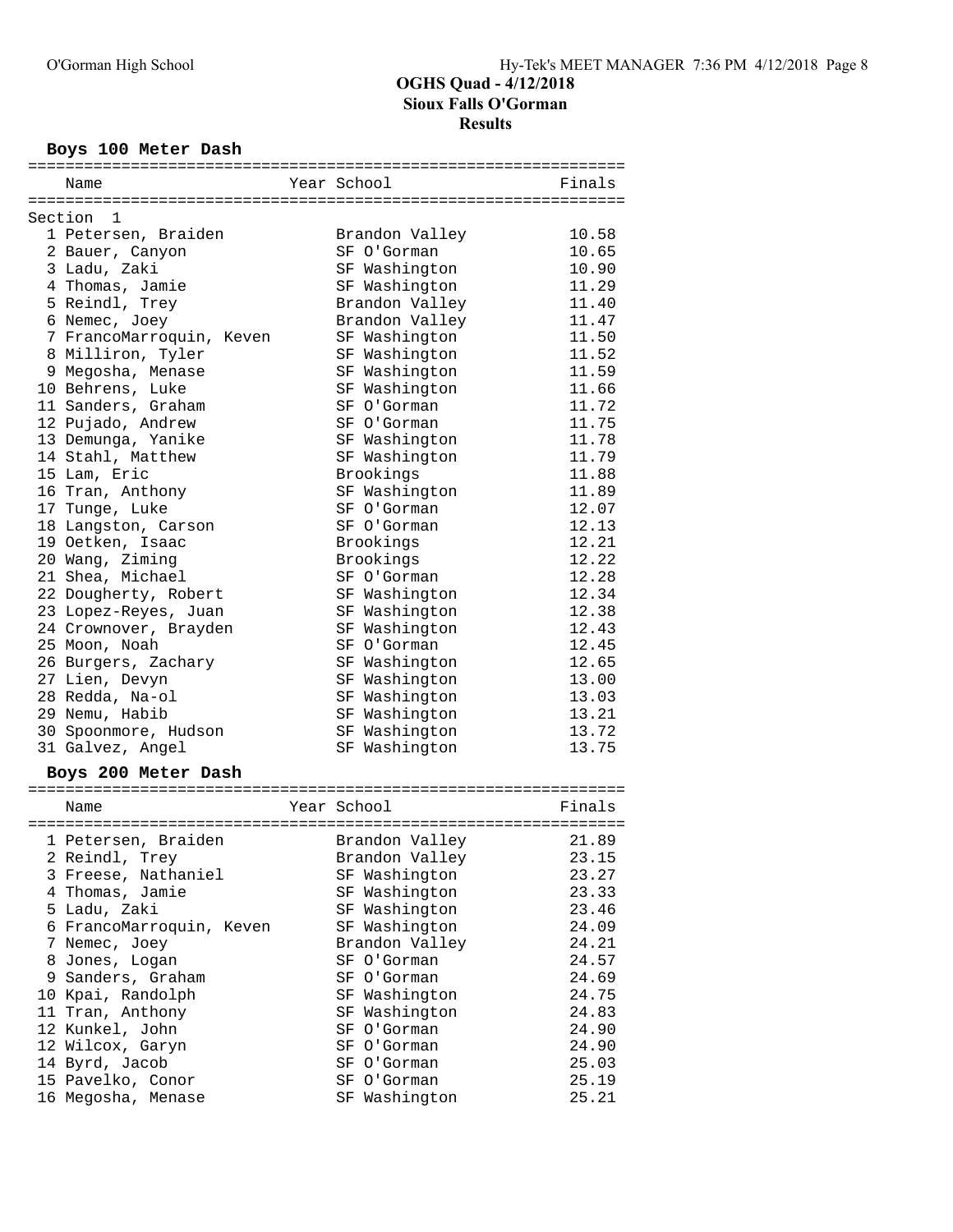## **....Boys 200 Meter Dash**

| 16 Jones, Gunnar                         | SF O'Gorman                     | 25.21          |
|------------------------------------------|---------------------------------|----------------|
| 18 Resmen, Walker                        | Brookings                       | 25.28          |
| 19 Oetken, Isaac                         | Brookings                       | 25.29          |
| 20 Peterson, Benjamin                    | SF Washington                   | 25.40          |
| 21 Versluys, Dylan                       | SF Washington                   | 25.51          |
| 22 Lynch, Joe                            | SF O'Gorman                     | 25.87          |
| 23 Kroehnert, Lucas                      | SF Washington                   | 25.91          |
| 24 Moon, Noah                            | SF O'Gorman                     | 26.01          |
| 25 Langston, Carson                      | SF O'Gorman                     | 26.21          |
| 26 Butler, Jackson                       | SF Washington                   | 26.24          |
| 27 Demunga, Yanike                       | SF Washington                   | 26.26          |
| 27 Muirhead, Hayden                      | SF O'Gorman                     | 26.26          |
| 29 Kappenman, Carson                     | SF Washington                   | 26.50          |
| 30 Burglar, Jevin                        | SF Washington                   | 26.64          |
| 31 Burgers, Zachary                      | SF Washington                   | 26.71          |
| 32 Lopez-Reyes, Juan                     | SF Washington                   | 26.72          |
| 33 Shea, Michael                         | SF O'Gorman                     | 27.16          |
| 34 Wuestewald, Jacob                     | SF O'Gorman                     | 27.44          |
| 35 Nshimirimana, Severin                 | SF Washington                   | 27.63          |
| 36 Lien, Devyn                           | SF Washington                   | 27.66          |
| 37 Redda, Na-ol                          | SF Washington                   | 27.94          |
| 38 Spoonmore, Hudson                     | SF Washington                   | 28.00          |
| 39 Woodley, Dillion                      | SF Washington                   | 28.12          |
| 40 Galvez, Angel                         | SF Washington                   | 28.88          |
| 41 Nemu, Habib                           | SF Washington                   | 29.07          |
| 42 Swier, Lincoln                        | SF Washington                   | 29.32          |
|                                          |                                 |                |
| Boys 400 Meter Dash                      |                                 |                |
|                                          |                                 |                |
| Name                                     | Year School                     | Finals         |
|                                          |                                 |                |
| 1 Longar, Garang                         | SF O'Gorman                     | 52.13          |
| 2 Meyer, Jackson                         | SF O'Gorman                     | 53.02          |
| 3 Blount, Beau                           | SF O'Gorman                     | 54.19          |
| 4 Hardie, Cole                           | SF O'Gorman                     | 54.51          |
| 5 Richard, Noah                          | SF Washington                   | 54.89          |
| 6 Cox, Ethan                             | SF O'Gorman                     | 55.32          |
| 7 Kearney, Hunter                        | SF Washington                   | 55.47          |
| 8 Schafer, Riley                         | Brookings                       | 55.83          |
| 9 Jones, Logan                           | SF O'Gorman                     | 56.13          |
|                                          | SF Washington                   | 56.24          |
| 10 Behrens, Luke                         | Brandon Valley                  | 56.26          |
| 11 Jensen, Cole                          | Brookings                       | 56.69          |
| 12 Helmbolt, Preston                     |                                 | 56.91          |
| 13 Huitt, Bryce                          | SF Washington<br>SF O'Gorman    | 57.31          |
| 14 Stys, Patryk                          | SF Washington                   |                |
| 15 Maalim, Aweys                         |                                 | 57.58          |
| 16 Hilton, Jackson<br>17 Versluys, Dylan | Brandon Valley<br>SF Washington | 57.72<br>58.39 |
| 18 Petersen, Jaden                       | Brookings                       | 58.51          |
| 19 Feterl, Jayden                        | SF Washington                   | 59.81          |
| 20 Burkhart, Stephan                     | SF Washington                   | 1:00.53        |
|                                          | SF O'Gorman                     | 1:01.70        |
| 21 Sanders, Graham                       | SF Washington                   | 1:02.39        |
| 22 Kroehnert, Lucas<br>23 Hoffman, Deven | SF Washington                   | 1:02.72        |
| 24 Ramm, Logan                           | SF Washington                   | 1:04.86        |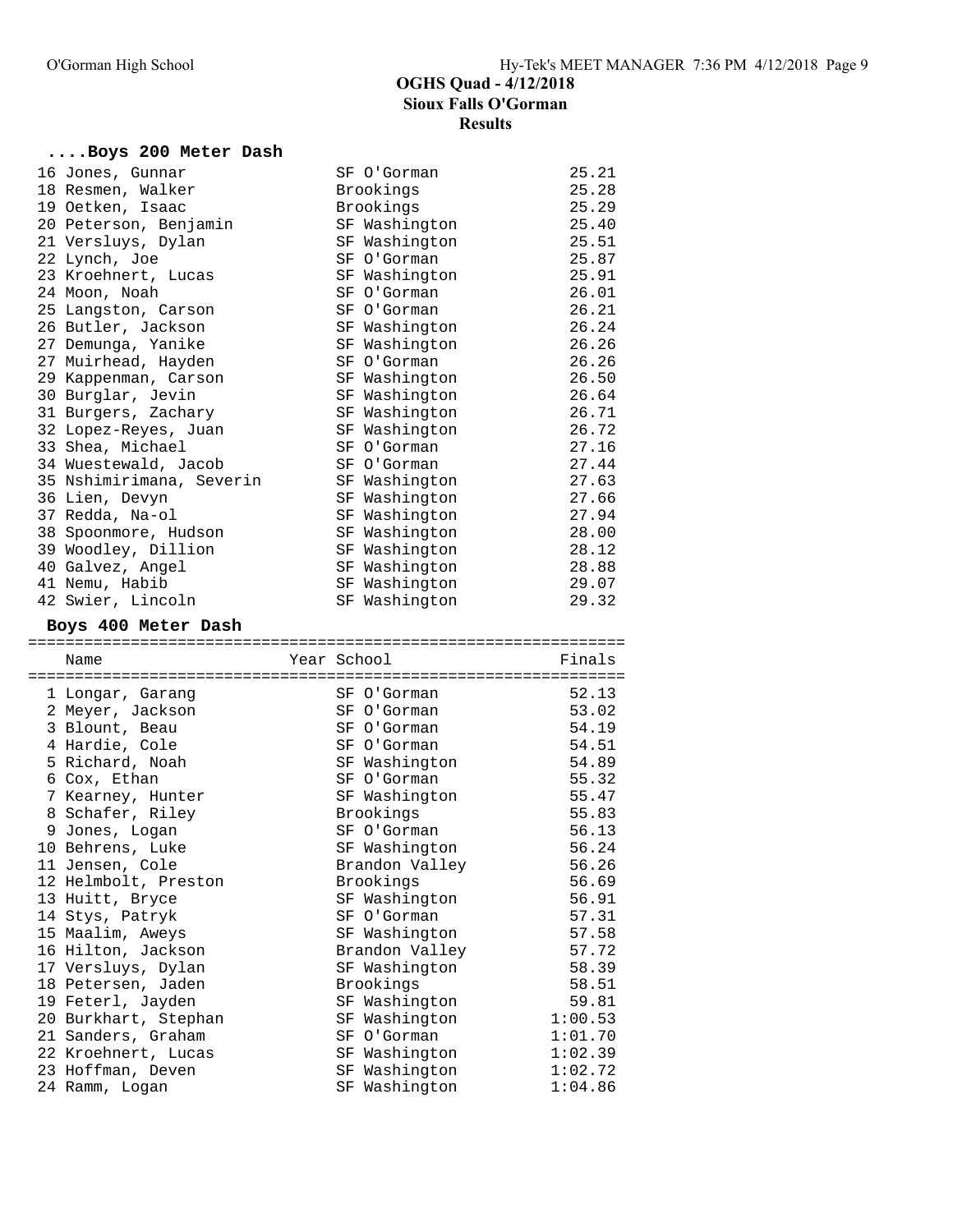### **....Boys 400 Meter Dash**

| 25 Woodley, Dillion | SF Washington | 1:06.76 |
|---------------------|---------------|---------|
| 26 Nielsen, Drew    | SF O'Gorman   | 1:09.88 |
| 27 Swier, Lincoln   | SF Washington | 1:14.03 |

### **Boys 800 Meter Run**

| Name                     | Year School    | Finals  |
|--------------------------|----------------|---------|
| 1 Wilde, Max             | Brandon Valley | 2:04.01 |
| 2 Conrad, Isaac          | Brookings      | 2:04.40 |
| 3 Vigants, Austin        | Brandon Valley | 2:06.01 |
| 4 Pierson, Dylan         | SF O'Gorman    | 2:07.89 |
| 5 Richard, Noah          | SF Washington  | 2:10.44 |
| 6 Mashlan, Carson        | Brandon Valley | 2:11.63 |
| 7 Zahn, Christopher      | SF Washington  | 2:11.97 |
| 8 Sylliaasen, Cole       | Brandon Valley | 2:11.98 |
| 9 Halaweish, Hossam      | Brookings      | 2:14.51 |
| 10 Hackman, Tyler        | SF O'Gorman    | 2:16.70 |
| 11 Potapenko, Daniyil    | Brookings      | 2:20.03 |
| 12 Hernan, Angel         | SF Washington  | 2:21.51 |
| 13 Stanford, Avery       | SF Washington  | 2:24.02 |
| 14 Hove, Alex            | SF O'Gorman    | 2:25.37 |
| 15 Gide, Dan             | SF Washington  | 2:26.21 |
| 16 Doll, Nathaniel       | SF Washington  | 2:27.32 |
| 17 Lee, Ian              | SF O'Gorman    | 2:27.58 |
| 18 Maalim, Aweys         | SF Washington  | 2:27.76 |
| 19 McCubbin, Kamren      | SF Washington  | 2:31.20 |
| 20 Pedersen, Casey       | Brookings      | 2:37.56 |
| 21 Vestal, Schaffer      | Brookings      | 2:37.97 |
| 22 Parsai, Prakash       | SF Washington  | 2:41.25 |
| 23 Hoffman, Deven        | SF Washington  | 2:41.47 |
| Boys 1600 Meter Run      |                |         |
| Name                     | Year School    | Finals  |
| 1 Mvuyekure, Bonheur     | SF Washington  | 4:34.28 |
| 2 Mahamed, Shodo         | SF Washington  | 4:47.34 |
| 3 Bita, Merci            | SF Washington  | 4:47.52 |
| 4 Elkin, Britton         | Brandon Valley | 4:48.67 |
| 5 Cheever, Eli           | Brandon Valley | 4:48.82 |
| 6 Zahn, Christopher      | SF Washington  | 4:54.32 |
| 7 Hackman, Tyler         | SF O'Gorman    | 4:55.27 |
| 8 Breidenbach, Alexander | SF Washington  | 4:58.52 |
| 9 Lather, Chase          | SF Washington  | 4:59.46 |
| 10 Potapenko, Daniyil    | Brookings      | 5:00.63 |
| 11 Hove, Alex            | SF O'Gorman    | 5:00.93 |
| 12 Mohamud, Ayub         | SF Washington  | 5:01.12 |
| 13 Stanford, Avery       | SF Washington  | 5:17.78 |
| 14 Dykstra, Zach         | Brandon Valley | 5:22.43 |
| 15 Gide, Dan             | SF Washington  | 5:22.93 |

 16 Vestal, Schaffer Brookings 5:24.78 17 Rodman, Lucas SF Washington 5:24.95 18 Davis, Connor SF Washington 5:28.20 19 Goitom, Isiayas SF Washington 5:31.71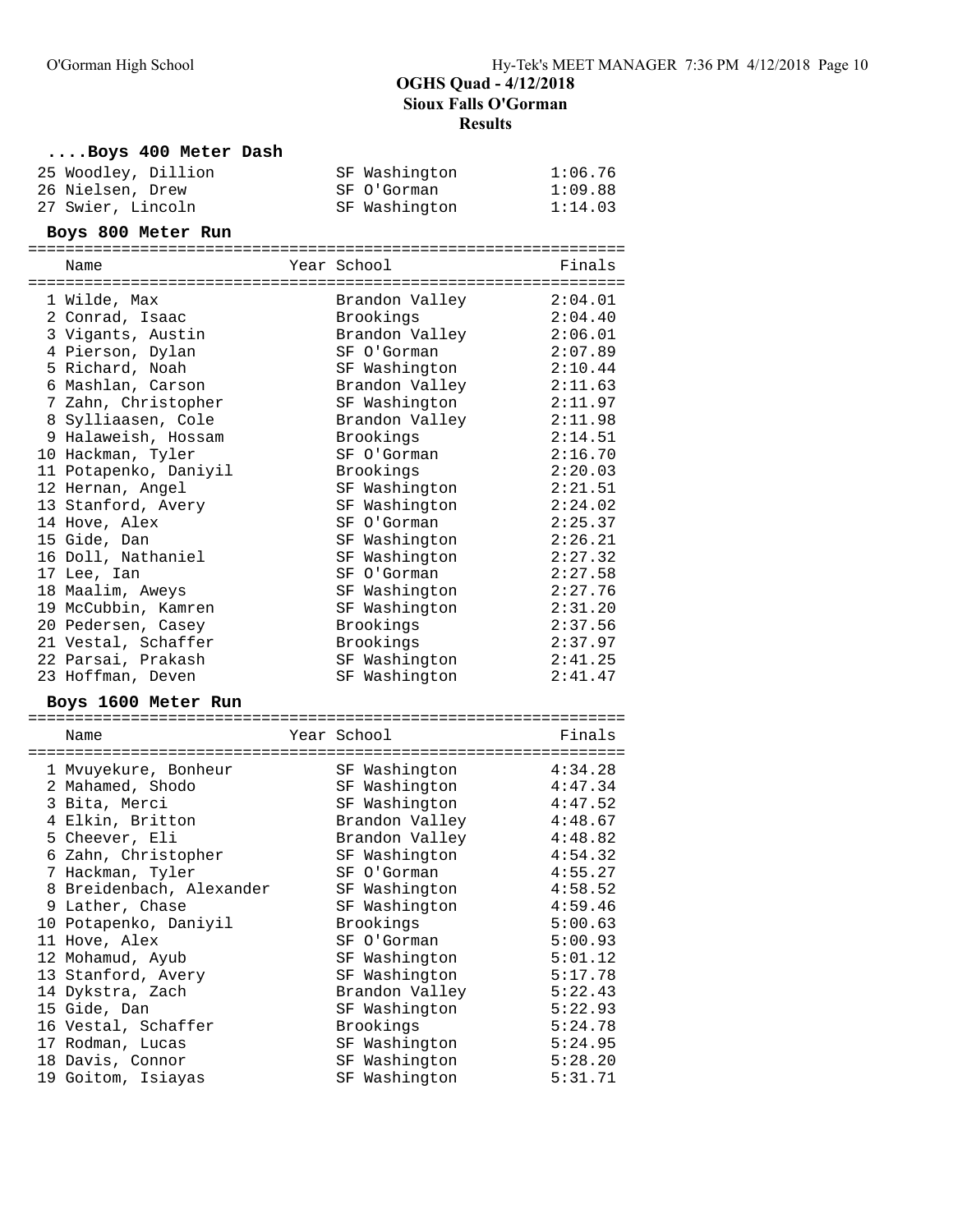| Boys 1600 Meter Run                 |                                  |                      |
|-------------------------------------|----------------------------------|----------------------|
| 20 Eck, Quentin<br>21 May, Daniel   | Brookings<br>Brookings           | 5:39.00<br>6:10.08   |
| 22 Park, David                      | Brookings                        | 6:13.87              |
| Boys 3200 Meter Run                 |                                  |                      |
| Name                                | Year School                      | Finals               |
| 1 Myuyekure, Bonheur                | SF Washington                    | 10:08.21             |
| 2 Mahamed, Shodo                    | SF Washington                    | 10:29.22             |
| 3 Bita, Merci                       | SF Washington                    | 10:35.39             |
| 4 Ripperda, TJ                      | SF O'Gorman                      | 10:46.64             |
| 5 Breidenbach, Alexander            | SF Washington                    | 10:49.41             |
| 6 Lather, Chase                     | SF Washington                    | 10:52.28             |
| 7 Mohamud, Ayub<br>8 Baneta, Abdisa | SF Washington                    | 10:55.63<br>11:14.10 |
| 9 Walter, Alexander                 | SF Washington<br>SF Washington   | 11:21.00             |
|                                     |                                  |                      |
| Boys 110 Meter Hurdles              |                                  |                      |
| Name                                | Year School                      | Finals               |
| 1 Donahoe, Josh                     |                                  | 15.58                |
| 2 Van Hemert, Jesse                 | Brandon Valley<br>Brandon Valley | 16.34                |
| 3 Kandolo, Junior                   | SF Washington                    | 16.46                |
| 4 Pfeiffer, Levi                    | Brandon Valley                   | 17.50                |
| 5 McCubbin, Kamren                  | SF Washington                    | 18.70                |
| 6 Carda, William                    | SF Washington                    | 18.71                |
| 7 Person, Hayden                    | Brookings                        | 20.00                |
| 8 Fixsen, Caleb                     | Brookings                        | 20.12                |
| 9 Erickson, Ethan                   | SF O'Gorman                      | 20.69                |
| Boys 300 Meter Hurdles              |                                  |                      |
| Name                                | Year School                      | Finals               |
| 1 Donahoe, Josh                     | Brandon Valley                   | 42.35                |
| 2 Freese, Nathaniel                 | SF Washington                    | 43.06                |
| 3 Norton, Zach                      | SF O'Gorman                      | 44.13                |
| 4 Pfeiffer, Levi                    | Brandon Valley                   | 44.26                |
| 5 Kandolo, Junior                   | SF Washington                    | 44.97                |
| 6 Van Hemert, Jesse                 | Brandon Valley                   | 46.53                |
| 7 McCubbin, Kamren                  | SF Washington                    | 46.97<br>47.57       |
| 8 Feterl, Jayden<br>9 Fixsen, Caleb | SF Washington<br>Brookings       | 49.07                |
| 10 Erickson, Ethan                  | SF O'Gorman                      | 49.13                |
| 11 Person, Hayden                   | Brookings                        | 49.37                |
| 12 Hulstein, Cole                   | SF Washington                    | 51.20                |
| Boys 4x100 Meter Relay              |                                  |                      |
| School                              |                                  | Finals               |
|                                     |                                  |                      |
| 1 SF Washington<br>' A '            |                                  | 44.15<br>45.32       |
| 2 Brandon Valley<br>'A'             |                                  |                      |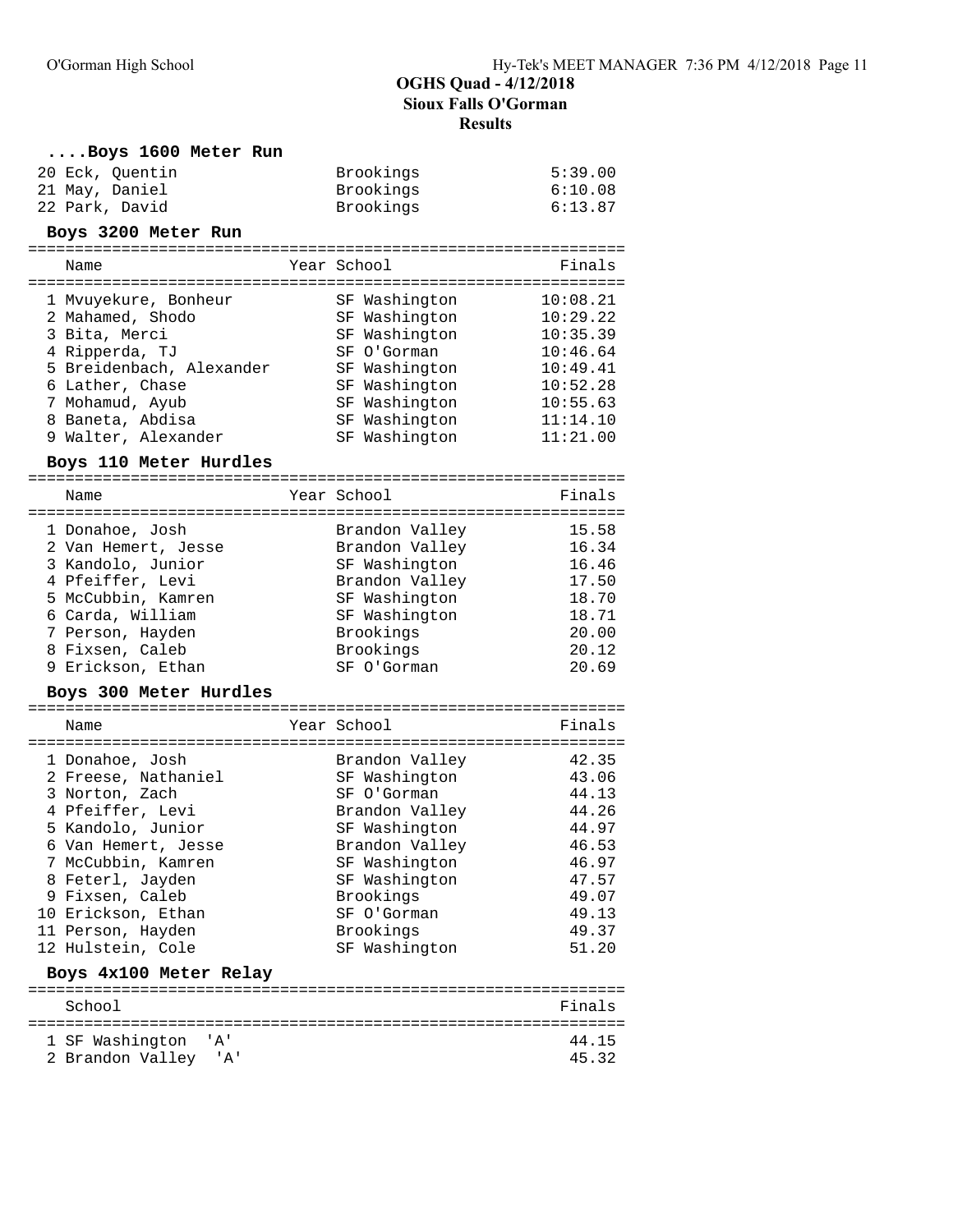### **Results**

| Boys 4x100 Meter Relay |         |
|------------------------|---------|
| SF Washington 'B'<br>3 | 45.33   |
| 4 SF Washington 'C'    | 47.32   |
| 5 SF O'Gorman 'A'      | 47.59   |
| 6 Brookings 'A'        | 48.52   |
| Boys 4x200 Meter Relay |         |
| School                 | Finals  |
| 1 SF O'Gorman<br>י A י | 1:38.39 |
| 2 Brandon Valley 'A'   | 1:39.15 |
| 3 SF Washington 'A'    | 1:41.57 |
| 4 SF Washington 'B'    | 1:44.41 |
| Boys 4x400 Meter Relay |         |
| School                 | Finals  |
| 1 Brandon Valley 'A'   | 3:31.58 |
| 2 SF O'Gorman 'A'      | 3:33.51 |
| 3 SF Washington 'A'    | 3:42.83 |
| 4 SF O'Gorman 'B'      | 3:45.07 |
| 5 Brookings 'A'        | 3:49.01 |
| SF Washington 'B'<br>6 | 3:49.94 |
| 7 SF O'Gorman 'C'      | 3:51.34 |

## 7 SF O'Gorman 'C' 3:51.34 8 SF O'Gorman 'D'

### **Boys 4x800 Meter Relay**

| School                                          | Finals             |
|-------------------------------------------------|--------------------|
| 1 SF O'Gorman 'A'<br>2 SF Washington 'A'        | 8:26.60<br>8:55.09 |
| 3 SF O'Gorman<br>$\cdot$ $\cdot$ B <sup>+</sup> | 9:03.28            |
| 4 Brookings 'A'                                 | 10:22.13           |

### **Boys High Jump**

|        | Name                 |  | Year School    | Finals       |  |  |
|--------|----------------------|--|----------------|--------------|--|--|
|        |                      |  |                |              |  |  |
| Flight | $\mathbf{1}$         |  |                |              |  |  |
|        | 1 Flanagan, Shiloh   |  | SF Washington  | $6 - 03.00$  |  |  |
|        | 2 Sutcliffe, Sam     |  | SF O'Gorman    | $6 - 02.00$  |  |  |
|        | 3 Johannsen, Jayden  |  | SF Washington  | $6 - 00.00$  |  |  |
|        | 3 McCann, Ty         |  | Brandon Valley | $J6 - 00.00$ |  |  |
|        | 3 Oltoff, Carter     |  | Brandon Valley | $J6 - 00.00$ |  |  |
|        | 6 Swedlund, Seth     |  | Brookings      | $J5 - 10.00$ |  |  |
|        | 7 Gilbertson, Nathan |  | SF Washington  | $J5 - 08.00$ |  |  |
|        | 7 Lynch, Joe         |  | SF O'Gorman    | $J5 - 08.00$ |  |  |
|        | 9 VanHulzen, Landon  |  | Brandon Valley | $5 - 06.00$  |  |  |
|        | 9 Cole, Drew         |  | Brookings      | $5 - 06.00$  |  |  |
|        | 11 Bayer, Noah       |  | Brookings      | $5 - 04.00$  |  |  |
|        | 11 Byrd, Jacob       |  | SF O'Gorman    | $5 - 04.00$  |  |  |
|        | 13 Person, Gabe      |  | SF Washington  | $5 - 02.00$  |  |  |
|        | -- Ramm, Logan       |  | SF Washington  | ΝH           |  |  |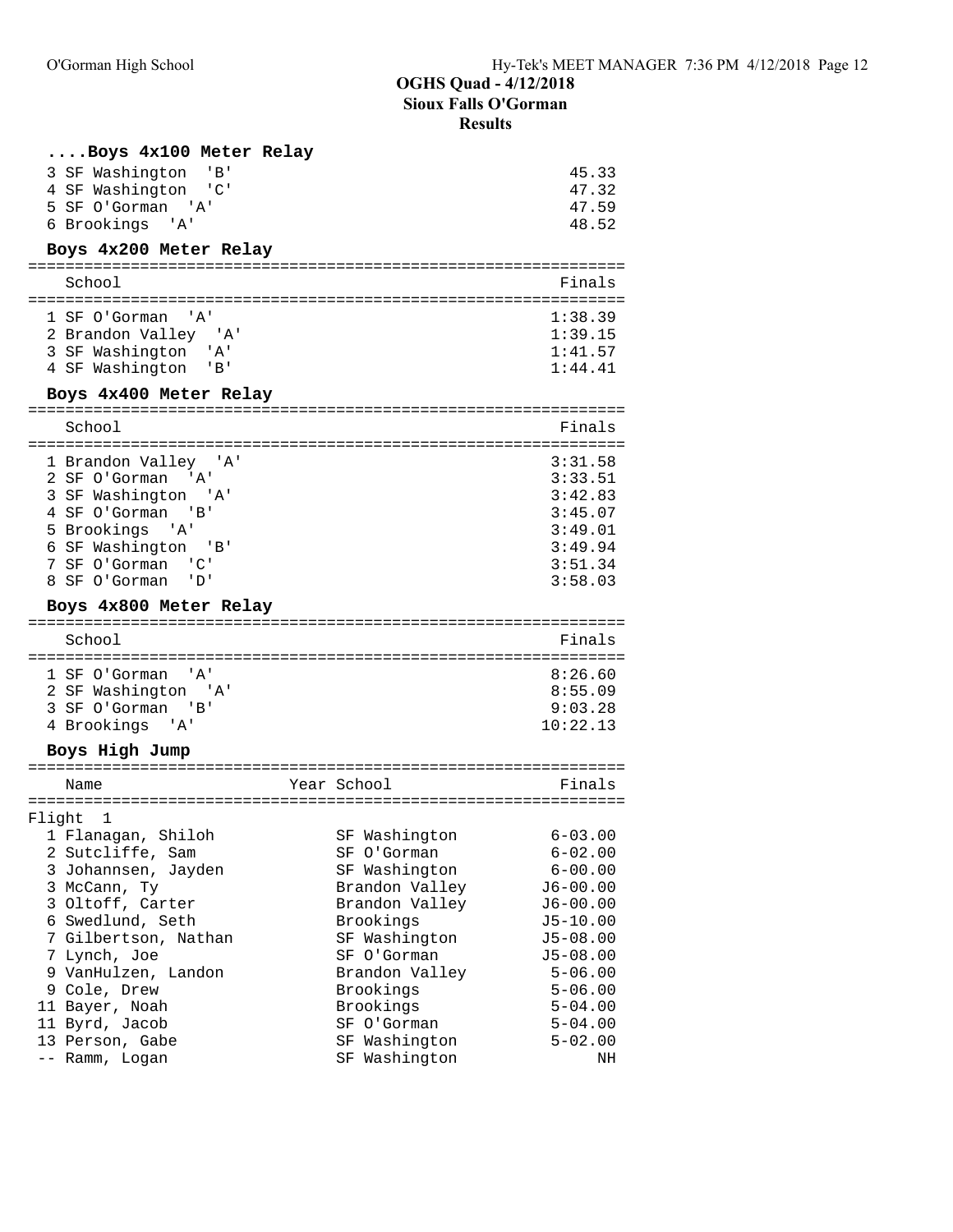| Boys High Jump                        |                            |                              |
|---------------------------------------|----------------------------|------------------------------|
| -- Wuestewald, Jacob                  | SF O'Gorman                | NH                           |
| -- Muirhead, Hayden                   | SF O'Gorman                | NH                           |
| Boys Pole Vault                       |                            |                              |
|                                       |                            |                              |
| Name                                  | Year School                | Finals                       |
|                                       |                            |                              |
| 1 Tellinghuisen, Ethan                | Brandon Valley             | $12 - 03.00$                 |
| 2 Turuk, Guguk                        | SF Washington              | $11 - 03.00$                 |
| 2 Skow, Austin                        | Brandon Valley             | $11 - 03.00$                 |
| 4 Ellis, Ayden                        | Brookings                  | $10 - 03.00$                 |
| 5 Rausch, Ethan                       | SF O'Gorman                | 8-09.00                      |
| 6 Bowser, Kobe                        | Brookings                  | $7 - 09.00$                  |
| Boys Long Jump                        |                            |                              |
| Name                                  | Year School                | Finals                       |
|                                       |                            |                              |
| 1 Bauer, Canyon                       | SF O'Gorman                | $20 - 09.00$                 |
| 2 Kandolo, Junior                     | SF Washington              | $19 - 11.00$                 |
| 3 Sutcliffe, Sam                      | SF O'Gorman                | $19 - 07.00$                 |
| 4 Flanagan, Shiloh                    | SF Washington              | $19 - 05.00$                 |
| 5 Byrd, Jacob                         | SF O'Gorman                | $19 - 03.00$                 |
| 6 Turuk, Guguk                        | SF Washington              | $19 - 00.50$                 |
| 7 Pujado, Andrew                      | SF O'Gorman                | $18 - 10.00$                 |
| 8 Kappenman, Carson                   | SF Washington              | $18 - 08.00$                 |
| 9 FrancoMarroquin, Keven              | SF Washington              | $18 - 07.50$                 |
| 10 Pavelko, Conor                     | SF O'Gorman                | $18 - 07.00$                 |
| 11 Diedrich, Aiden                    | SF O'Gorman                | $18 - 06.25$                 |
| 12 Steffel, Jesse                     | Brandon Valley             | $18 - 05.75$                 |
| 13 Person, Gabe                       | SF Washington              | $18 - 05.50$                 |
| 14 Jones, Gunnar                      | SF O'Gorman                | $18 - 04.00$                 |
| 15 Jones, Logan                       | SF O'Gorman                | $18 - 03.00$                 |
| 16 Kunkel, John                       | SF O'Gorman                | $17 - 07.00$                 |
| 17 VanHulzen, Landon                  | Brandon Valley             | $17 - 05.00$                 |
| 18 Shea, Michael                      | SF O'Gorman                | $17 - 01.00$                 |
| 19 Beers, Parker                      | Brookings                  | $16 - 11.25$                 |
| 20 Bertolini, Joseph                  | Brookings                  | $16 - 09.00$                 |
| 21 Tunge, Luke                        | SF O'Gorman<br>SF O'Gorman | $16 - 06.00$                 |
| 22 Langston, Carson<br>23 Bayer, Noah | Brookings                  | $16 - 02.50$<br>$15 - 07.00$ |
|                                       |                            |                              |
| Boys Triple Jump                      |                            |                              |
| Name                                  | Year School                | Finals                       |
| 1 Turuk, Guquk                        | SF Washington              | $40 - 09.00$                 |
| 2 Sutcliffe, Sam                      | SF O'Gorman                | $40 - 05.00$                 |
| 3 Flanagan, Shiloh                    | SF Washington              | $39 - 03.50$                 |
| 4 Niewenhuis, Tanner                  | Brandon Valley             | $38 - 07.00$                 |
| 5 Diedrich, Aiden                     | SF O'Gorman                | $37 - 10.00$                 |
| 6 Hilton, Jackson                     | Brandon Valley             | $37 - 08.00$                 |
| 7 Pavelko, Conor                      | SF O'Gorman                | $37 - 01.00$                 |
| 8 Dougherty, Robert                   | SF Washington              | $36 - 11.00$                 |
| 9 Person, Gabe                        | SF Washington              | $35 - 11.00$                 |
|                                       |                            |                              |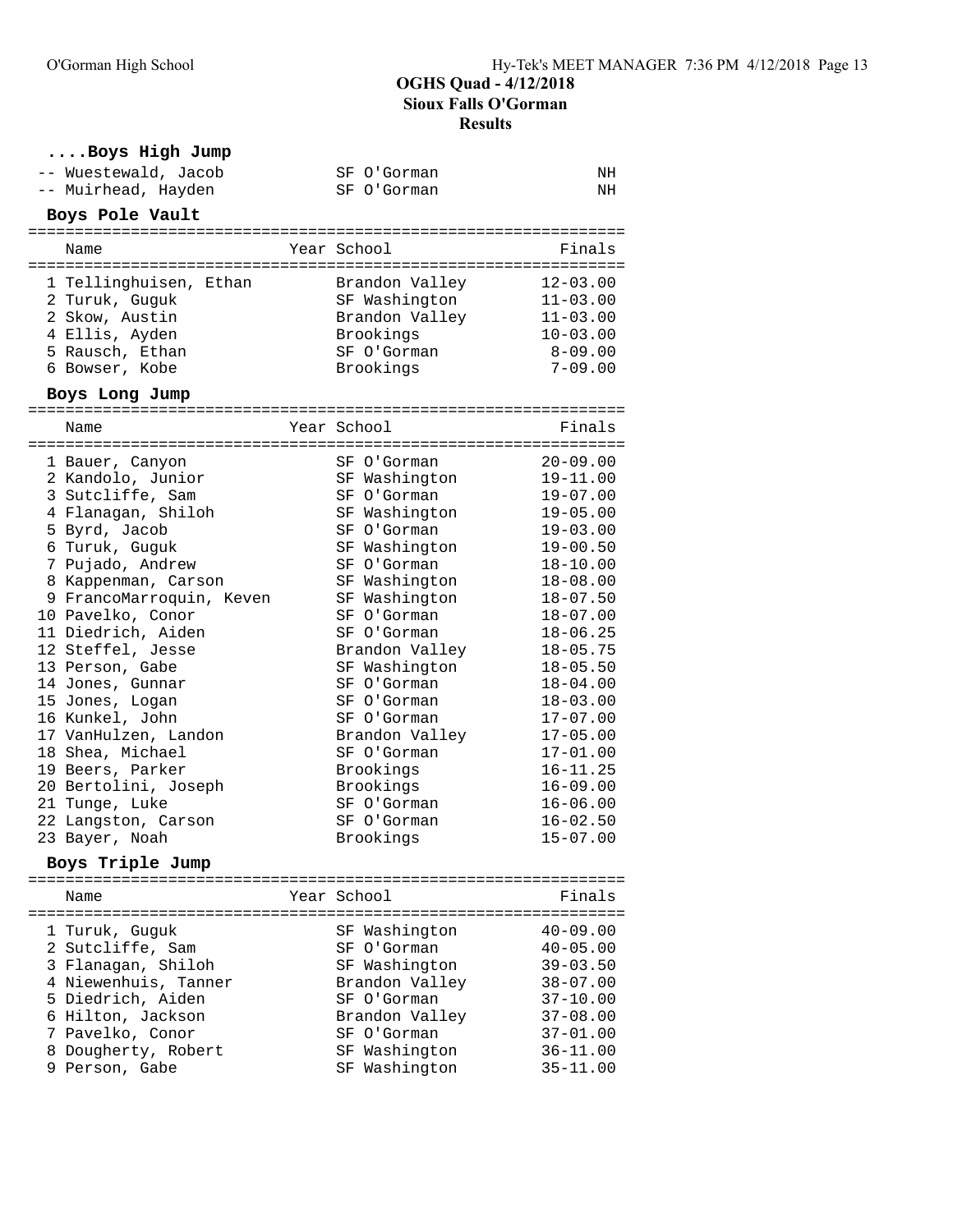#### **....Boys Triple Jump**

| 10 Jones, Gunnar  |                      | SF O'Gorman | $35 - 10.00$ |
|-------------------|----------------------|-------------|--------------|
| 11 Cody, Carson   |                      | Brookings   | $34 - 06.00$ |
| 12 Wilcox, Garyn  |                      | SF O'Gorman | $34 - 03.25$ |
| 13 Shea, Michael  |                      | SF O'Gorman | $33 - 06.00$ |
| 14 Williams, Joey |                      | Brookings   | $33 - 03.00$ |
|                   | 15 Langston, Carson  | SF O'Gorman | $32 - 05.00$ |
|                   | 16 Bertolini, Joseph | Brookings   | $32 - 04.00$ |
| -- Pujado, Andrew |                      | SF O'Gorman | ND           |
| -- Tunge, Luke    |                      | SF O'Gorman | <b>ND</b>    |

#### **Boys Shot Put**

| Name                  | Year School |                | Finals       |
|-----------------------|-------------|----------------|--------------|
| 1 Beck, Brady         |             | SF O'Gorman    | $46 - 00.50$ |
| 2 Jensen, Dillon      |             | Brookings      | $45 - 06.00$ |
| 3 Newton, Tyson       |             | Brandon Valley | $43 - 00.50$ |
| 4 Larson, Blake       |             | Brandon Valley | $42 - 10.50$ |
|                       |             |                | $42 - 03.00$ |
| 5 Kolbeck, Alex       |             | Brandon Valley | $40 - 10.00$ |
| 6 Dickens, Brandon    |             | SF Washington  |              |
| 7 Walker, Brock       |             | SF Washington  | $40 - 05.25$ |
| 8 Lester, Payton      |             | SF Washington  | $38 - 09.00$ |
| 9 Christie, Tucker    |             | Brookings      | $38 - 05.00$ |
| 10 Schafer, Drake     |             | SF O'Gorman    | $38 - 00.00$ |
| 11 Miller, Gus        |             | Brookings      | $37 - 11.50$ |
| 12 Day, Mattias       |             | SF Washington  | $37 - 05.50$ |
| 13 Doeden, Jacob      |             | SF O'Gorman    | $36 - 08.00$ |
| 14 Berthelsen, Lucas  |             | SF O'Gorman    | $36 - 05.00$ |
| 15 Meylor, Ed         |             | SF O'Gorman    | $35 - 03.00$ |
| 16 Thompson, Jackson  |             | SF O'Gorman    | $34 - 11.00$ |
| 17 Wolf, Logan        |             | SF O'Gorman    | $34 - 10.25$ |
| 18 Rentschler, Jordan |             | SF O'Gorman    | $33 - 03.25$ |
| 19 Vilayphone, Randy  |             | SF Washington  | $32 - 05.25$ |
| 20 Thomas, Aaron      |             | SF Washington  | $31 - 05.75$ |
| 21 Wilde, Patrick     |             | SF O'Gorman    | $31 - 05.25$ |
| 22 Richardson, Walter |             | SF O'Gorman    | $30 - 04.75$ |
| 23 Bargmann, Ronnie   |             | SF O'Gorman    | $30 - 03.00$ |
| 24 Randall, Samuel    |             | SF Washington  | $30 - 00.00$ |
| 25 Lester, San        |             | SF O'Gorman    | $29 - 08.25$ |
| 26 Mieras, John       |             | SF O'Gorman    | $29 - 05.00$ |
| 27 Hillberg, Nick     |             | SF O'Gorman    | $27 - 06.00$ |
| 28 Paluch, Parker     |             | SF O'Gorman    | $24 - 01.00$ |
|                       |             |                |              |

#### **Boys Discus Throw**

================================================================ Name **Year School** Finals ================================================================ 1 Jensen, Dillon Brookings 149-09 2 Sorenson, Jorey Brandon Valley 134-04 3 Kolbeck, Alex Brandon Valley 127-05 4 Grode, Quinn Brandon Valley 126-07 5 Johannsen, Jayden SF Washington 120-04 6 Beck, Brady SF O'Gorman 119-11 7 Durland, Adam SF Washington 116-10 8 Christie, Tucker Brookings 108-02